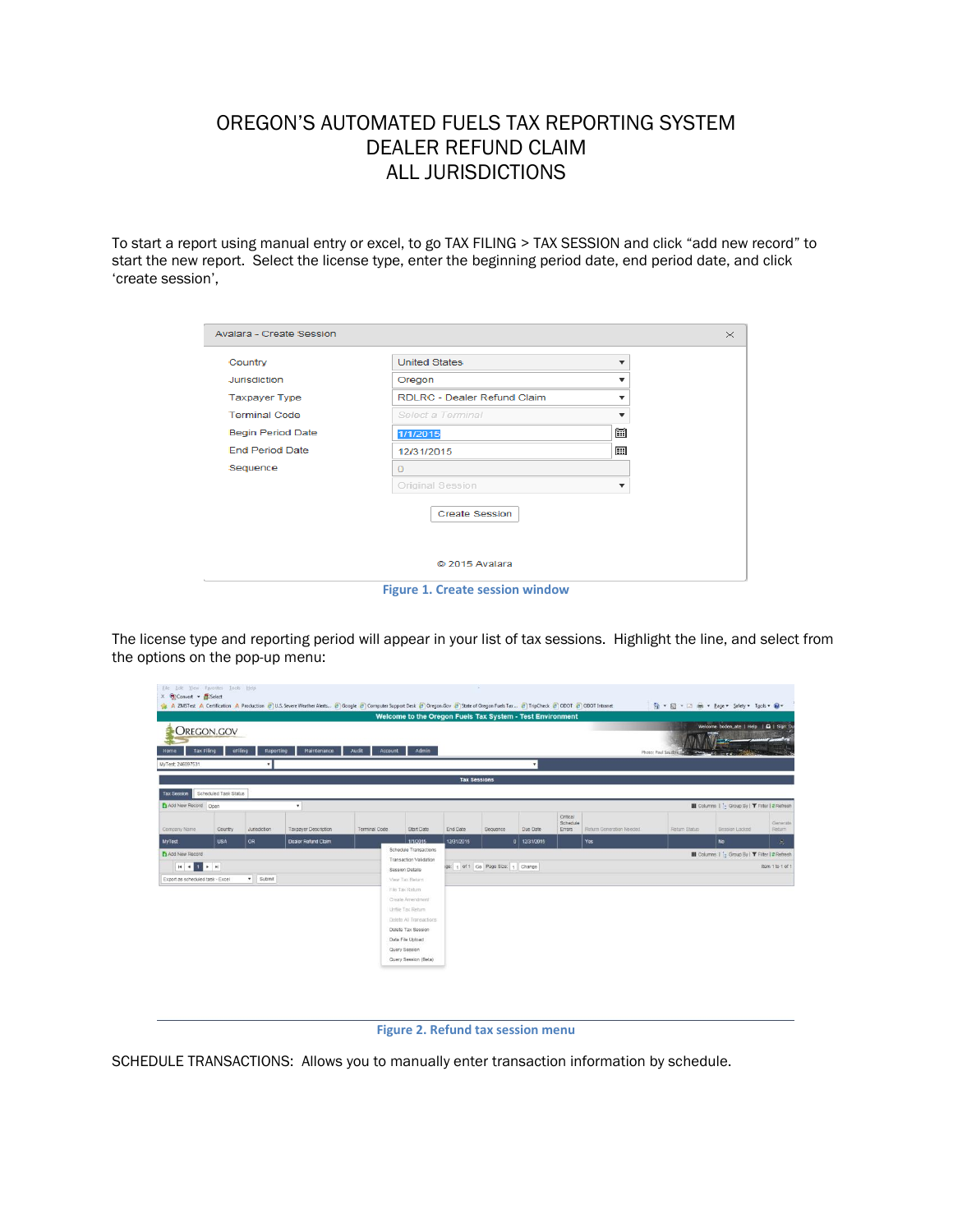INT01: Refund Data – Enter the fuel type, jurisdiction of refund, beginning inventory, total amount of purchases, and ending inventory. If there is no inventory, enter zero for each of the inventory lines. The list of the most common fuel codes:

065 – Clear Gasoline 160 – Clear Diesel 170 – Biodiesel E10 – Gasoline 10% ethanol E85 – Gasoline 85% Ethanol

INT02: Fuel Storage – Enter the product code, tank name or number, location of the bulk tank, and the use type of fuel. If the location of tank is not in the system, click the green + to the right of the line. Once the dialog box opens, fill in the required fields and click insert. The county is not marked as a required field, but it needs to be entered.

INT03: Equipment and Non-Licensed Vehicles – Enter the product code, jurisdiction of refund, equipment type, number of items, and gallons consumed during claim period. Repeat these steps for each piece of equipment. If there is a piece of equipment that uses more than one type of fuel, you must list the equipment under each fuel type.

INT04: Fuel Used to Propel Licensed Vehicle – Enter the product code, jurisdiction of refund, equipment type, vehicle Description, plate number, total miles traveled, total gallons used, on-road miles, and off-road miles.

INT05: Other Refundable Use – Enter the product code, jurisdiction of refund, equipment type, and refundable gallons. This schedule should be used for gasoline used for blending purposes, solvent, slash burning, and Native American refunds.

INT06: Farm Use – This is an informational schedule to validate the refund claim. Enter the product code of fuel, farm location, kind of crops, acres, and lease information is applicable. If the location of farm is not in the system, select the green + to the right and complete the required fields including county.

INT07: Fuel Exported in Vehicle Tank or by Bulk – Enter the product code, jurisdiction of refund, Destination City and State, and amount of refundable gallons. If the Destination is not in the system, select the green + to the right and enter the required fields.

INT08: Commercial Boat Use – Enter the product code, jurisdiction of refund, equipment type, description of refundable use, boat/vessel registration number, commercial/charter license number, and refundable gallons.

INT09: Governmental Agencies Use – Enter the product code, jurisdiction of refund, equipment type, and refundable gallons.

TRANSACTION VALIDATION: Provides information about transactions that do not meet the validation screenings.

SESSION DETAILS: Provides basic information about the tax session, the history log for form generation and potential errors, and supporting documents if you need to upload information with your report. This is also the area where you 'save and regenerate' to view the report prior to submission.

VIEW TAX RETURN: Will show a PDF of the return in process, once transactions have been entered. Incomplete transactions will not show on the return until corrected. This option is gray until data is entered for the return.

FILE TAX RETURN: This option is gray until the return is complete and transactions are validated. A report with 'warnings' may be filed knowing that there may be problems with the report. A report with 'errors' cannot be filed until the errors are corrected.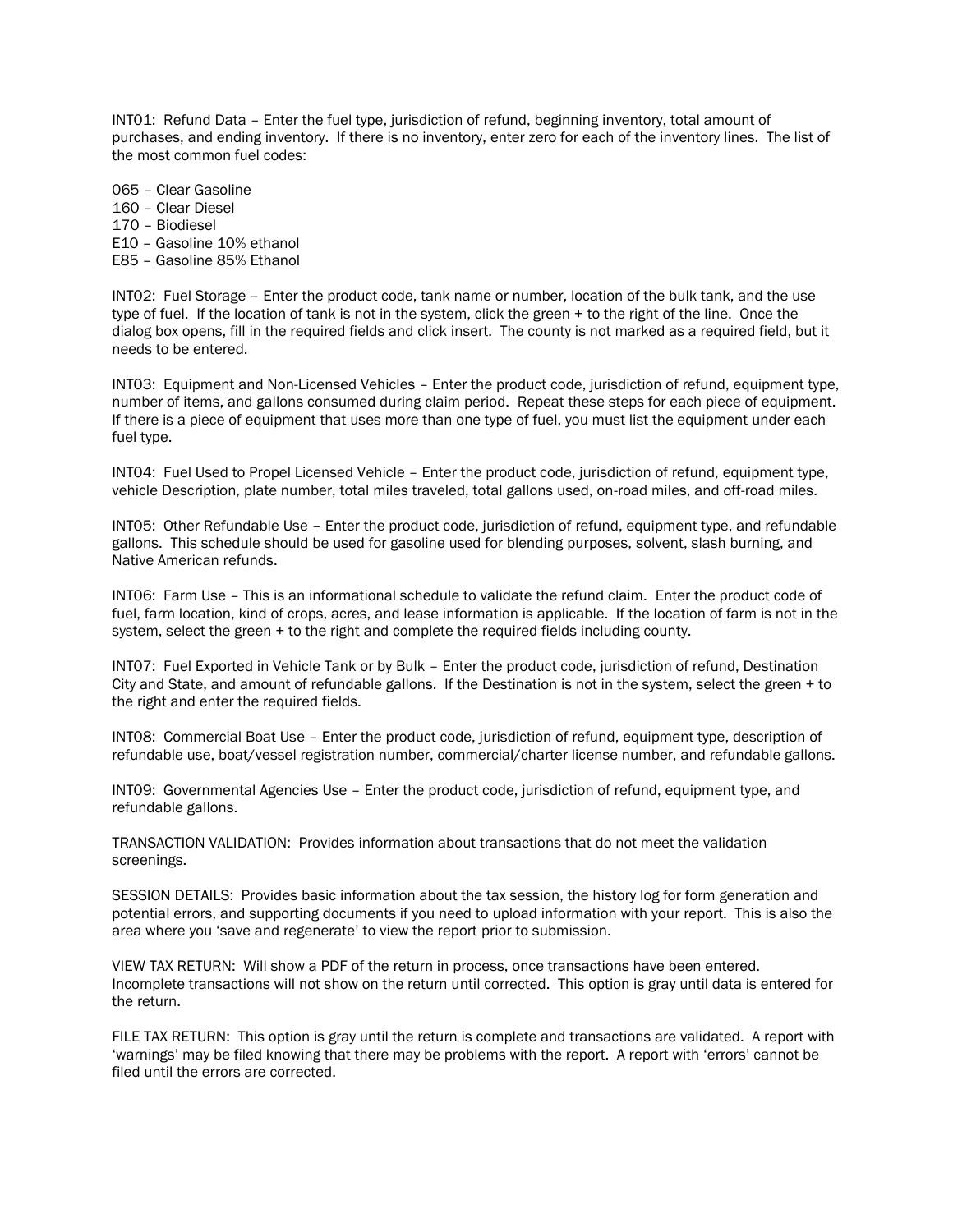CREATE AMENDMENT: This option is available once the report has been submitted. You may also create an amended report by clicking on 'add new record' from the tax sessions screen and entering a beginning period where a report has already been filed. Original reports are sequence 0; amended reports are sequence 1 or higher.

## VIEWING THE REPORT:

When you have completed your schedule entries, return to 'tax sessions' and select the period you have entered. Select "session details" from the pop-up menu.

|                                                                                                                                       |                              |            |              |                         |                  |                    |                         | Welcome to the Oregon Fuels Tax System - Test Environment |                                                                                                                   |              |                   |             |                                |                             |                         |                             |                                                  |                    |
|---------------------------------------------------------------------------------------------------------------------------------------|------------------------------|------------|--------------|-------------------------|------------------|--------------------|-------------------------|-----------------------------------------------------------|-------------------------------------------------------------------------------------------------------------------|--------------|-------------------|-------------|--------------------------------|-----------------------------|-------------------------|-----------------------------|--------------------------------------------------|--------------------|
| <b>OREGON.GOV</b>                                                                                                                     |                              |            |              |                         |                  |                    |                         |                                                           |                                                                                                                   |              |                   |             |                                |                             |                         |                             | Welcome boden ate   Help   Q   Sign Out          |                    |
|                                                                                                                                       |                              |            |              |                         |                  |                    |                         |                                                           |                                                                                                                   |              |                   |             |                                |                             |                         |                             |                                                  |                    |
| Home                                                                                                                                  | <b>Tax Filing</b>            | eFiling    |              | Reporting               | Maintenance      | Audit              | Account                 | Admin                                                     |                                                                                                                   |              |                   |             |                                | Photo: Paul Szudzik         |                         | <b>CONTRACTOR</b><br>157.07 |                                                  |                    |
| V United States > Oregon > Dealer Refund Claim > 01/01/2015 - 12/31/2015 Sequence 0<br>MyTest; 246897531<br>$\boldsymbol{\mathrm{v}}$ |                              |            |              |                         |                  |                    |                         |                                                           |                                                                                                                   |              |                   |             |                                |                             |                         |                             |                                                  |                    |
| <b>Tax Sessions</b>                                                                                                                   |                              |            |              |                         |                  |                    |                         |                                                           |                                                                                                                   |              |                   |             |                                |                             |                         |                             |                                                  |                    |
| <b>Tax Session</b>                                                                                                                    | <b>Scheduled Task Status</b> |            |              |                         |                  |                    |                         |                                                           |                                                                                                                   |              |                   |             |                                |                             |                         |                             |                                                  |                    |
| Add New Record Open                                                                                                                   |                              |            |              | ٠                       |                  |                    |                         |                                                           |                                                                                                                   |              |                   |             |                                |                             |                         |                             | III Columns   [- Group By   ▼ Filter   2 Refresh |                    |
| Company<br>Name                                                                                                                       | Company                      | Country    | Jurisdiction | Taxpayer<br>Description | Terminal<br>Code | Tracking<br>Number | <b>Start Date</b>       | End Date                                                  | Sequence Due Date                                                                                                 |              | <b>Filed Date</b> | Purged Date | Critical<br>Schedule<br>Errors | Return Generation<br>Needed | Return<br><b>Status</b> | Session<br>Locked           | Posted Date                                      | Generate<br>Return |
| MyTest                                                                                                                                | 2269                         | <b>USA</b> | OR           | Dealer Refund<br>Claim  |                  |                    | 1/1/2015                | 12/31/2015                                                |                                                                                                                   | 0 12/31/2015 |                   |             | $\mathbf{0}$                   | Yes                         |                         | <b>No</b>                   |                                                  | 蟊                  |
| Add New Record                                                                                                                        |                              |            |              |                         |                  |                    |                         |                                                           | <b>Schedule Transactions</b><br>III Columns    - Group By   ▼ Filter   2 Refresh<br><b>Transaction Validation</b> |              |                   |             |                                |                             |                         |                             |                                                  |                    |
|                                                                                                                                       | $ A $ $ A $ $ A $ $ A $      |            |              |                         |                  |                    |                         |                                                           | Size: 1 Change<br>Item 1 to 1 of 1<br>Session Details                                                             |              |                   |             |                                |                             |                         |                             |                                                  |                    |
| Export as scheduled task - Excel                                                                                                      |                              |            | v Submit     |                         |                  |                    |                         |                                                           | View Tax Return                                                                                                   |              |                   |             |                                |                             |                         |                             |                                                  |                    |
|                                                                                                                                       |                              |            |              |                         |                  |                    |                         |                                                           | File Tax Return                                                                                                   |              |                   |             |                                |                             |                         |                             |                                                  |                    |
|                                                                                                                                       |                              |            |              |                         |                  |                    |                         |                                                           | <b>Create Amendment</b><br>Unfile Tax Return                                                                      |              |                   |             |                                |                             |                         |                             |                                                  |                    |
|                                                                                                                                       |                              |            |              |                         |                  |                    | Delete All Transactions |                                                           |                                                                                                                   |              |                   |             |                                |                             |                         |                             |                                                  |                    |
|                                                                                                                                       |                              |            |              |                         |                  |                    | Delete Tax Session      |                                                           |                                                                                                                   |              |                   |             |                                |                             |                         |                             |                                                  |                    |
|                                                                                                                                       |                              |            |              |                         |                  |                    |                         |                                                           | Data File Upload                                                                                                  |              |                   |             |                                |                             |                         |                             |                                                  |                    |
|                                                                                                                                       |                              |            |              |                         |                  |                    |                         |                                                           | Query Session                                                                                                     |              |                   |             |                                |                             |                         |                             |                                                  |                    |
|                                                                                                                                       |                              |            |              |                         |                  |                    |                         |                                                           | Query Session (Beta)                                                                                              |              |                   |             |                                |                             |                         |                             |                                                  |                    |

**Figure 3. Session Detail location on menu**

In the session details window, select "includes schedules" to see all of the detail. Review the report for completeness and accuracy. Using manual entries assures that the information entered contains the essential information, but does not guarantee you included all transactions.

| Country: USA<br>Taxpayer Type: RDLRC<br>Start Period: 1/1/2015 |                      |                             |                           |          | Jurisdiction: OR<br>Terminal Code:<br>Sequence: ORIGINAL |                        |                           |  |
|----------------------------------------------------------------|----------------------|-----------------------------|---------------------------|----------|----------------------------------------------------------|------------------------|---------------------------|--|
| Form Manual Entry<br><b>Form Settings</b>                      |                      | <b>Filer Intent</b>         | <b>History Log</b>        | Comments | <b>Supporting Documents</b>                              | <b>Scheduled Tasks</b> |                           |  |
| Country                                                        | <b>United States</b> |                             | $\overline{\mathbf{v}}$   |          |                                                          |                        |                           |  |
| <b>Jurisdiction</b>                                            | Oregon               |                             | $\overline{\mathbf{v}}$   |          |                                                          |                        |                           |  |
| <b>Taxpayer Type</b>                                           |                      | RDLRC - Dealer Refund Claim |                           |          | $\boldsymbol{\mathrm{v}}$                                |                        |                           |  |
| <b>Tracking Number</b>                                         |                      |                             |                           |          |                                                          |                        |                           |  |
| Begin Period Date                                              | 1/1/2015             |                             |                           | 圜        |                                                          |                        |                           |  |
| <b>End Period Date</b>                                         | 12/31/2015           |                             |                           | 冒        |                                                          |                        |                           |  |
| Sequence                                                       | $\mathbf{0}$         |                             |                           |          |                                                          |                        |                           |  |
|                                                                | ORIGINAL             |                             |                           |          |                                                          |                        |                           |  |
| <b>Filed Date</b>                                              | Open                 |                             |                           |          |                                                          |                        |                           |  |
| <b>Include Schedules</b>                                       | $ \nabla $           |                             |                           |          |                                                          |                        |                           |  |
| - Tax Session Options                                          |                      |                             |                           |          |                                                          |                        |                           |  |
| Locked                                                         |                      |                             |                           |          | Reviewed by                                              |                        | v                         |  |
| Prevent Archive and Purge                                      |                      |                             |                           |          | Approved by                                              |                        | $\overline{\mathbf{v}}$   |  |
| Prepared by                                                    |                      | boden_ate                   | ▼                         |          | <b>Taxpayer Group</b>                                    |                        | $\boldsymbol{\mathrm{v}}$ |  |
| <b>Submission Type</b>                                         |                      |                             | $\boldsymbol{\mathrm{v}}$ |          |                                                          |                        |                           |  |
|                                                                |                      |                             |                           |          |                                                          |                        | Save Options              |  |

**Figure 4. Session detail window**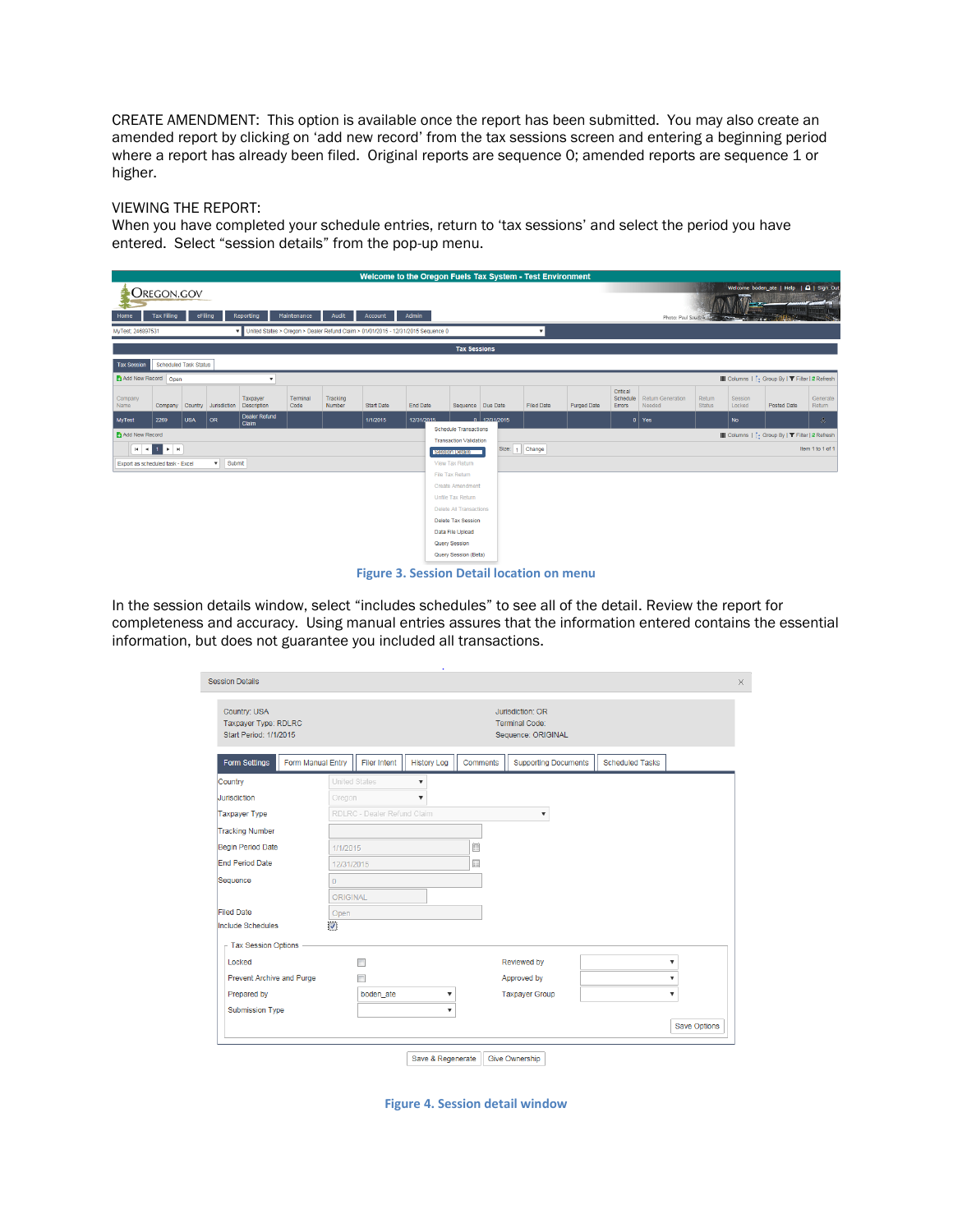Select "Form Manual Entry" and complete the required fields.

| Form Manual Entry<br><b>Filer Intent</b><br>Form Settings<br><b>Field</b><br>Indicate if fuel is acquired in bulk:<br>Indicate if fuel is acquired from cardlock:<br>Enter other methods used to acquire fuel: | <b>History Log</b><br>Comments<br><b>Check to Override</b> | <b>Scheduled Tasks</b><br><b>Supporting Documents</b><br><b>Value</b><br>т |                           |
|----------------------------------------------------------------------------------------------------------------------------------------------------------------------------------------------------------------|------------------------------------------------------------|----------------------------------------------------------------------------|---------------------------|
|                                                                                                                                                                                                                |                                                            |                                                                            |                           |
|                                                                                                                                                                                                                |                                                            |                                                                            |                           |
|                                                                                                                                                                                                                |                                                            |                                                                            |                           |
|                                                                                                                                                                                                                |                                                            |                                                                            |                           |
| Indicate if fuel is acquired from retail:                                                                                                                                                                      |                                                            |                                                                            |                           |
| Approved By: *                                                                                                                                                                                                 | $\Box$                                                     |                                                                            |                           |
| ODOT Date: *                                                                                                                                                                                                   | П                                                          |                                                                            | 僵                         |
| Claimant Contact *                                                                                                                                                                                             | П                                                          | Select a Taxpayer Contact                                                  | $\boldsymbol{\mathrm{v}}$ |
| Date Signed                                                                                                                                                                                                    | П                                                          |                                                                            | 圖                         |
| County Name                                                                                                                                                                                                    |                                                            |                                                                            | ▼                         |
| Date of Last Claim: *                                                                                                                                                                                          | П                                                          |                                                                            | 圜                         |
| Business Category *                                                                                                                                                                                            | П                                                          |                                                                            | $\overline{\mathbf{v}}$   |
| Preparer Contact *                                                                                                                                                                                             | $\Box$                                                     | Select a Taxpayer Contact                                                  | $\overline{\mathbf{v}}$   |
| Primary Contact *                                                                                                                                                                                              | П                                                          | Select a Taxpayer Contact                                                  | $\boldsymbol{\mathrm{v}}$ |
| Principal Business? *                                                                                                                                                                                          |                                                            |                                                                            |                           |
| Date Received                                                                                                                                                                                                  | $\Box$                                                     |                                                                            | 囲                         |
| ODOT Remarks: *                                                                                                                                                                                                | $\Box$                                                     |                                                                            |                           |
| Do you sell fuel to others?<br>Do you maintain separate storage facilities for refundable and<br>non-refundable use?                                                                                           |                                                            | m<br>$\Box$                                                                |                           |

**Figure 5. Form Manual Entry tab**

Select the "Supporting Documents". This tab is where you will upload copies of your invoices and any other documentation to support your claim. Click the "Add New Record" and a dialog box will appear to upload the needed docuements. Once you have all fields entered, select the "Save & Regenerate" button at the bottom of the screen.

|                                                                | <b>Session Details</b>                                                                                                                                         |  |             |                      |  |                                                                                         |             |                |               |                                                  |            |                     |  | × |
|----------------------------------------------------------------|----------------------------------------------------------------------------------------------------------------------------------------------------------------|--|-------------|----------------------|--|-----------------------------------------------------------------------------------------|-------------|----------------|---------------|--------------------------------------------------|------------|---------------------|--|---|
| Country: USA<br>Taxpayer Type: RDLRC<br>Start Period: 1/1/2015 |                                                                                                                                                                |  |             |                      |  | Jurisdiction: OR<br>Terminal Code:<br>Sequence: ORIGINAL                                |             |                |               |                                                  |            |                     |  |   |
|                                                                | Form Manual Entry<br>Form Settings<br><b>Filer Intent</b>                                                                                                      |  |             |                      |  | <b>Supporting Documents</b><br><b>Scheduled Tasks</b><br><b>History Log</b><br>Comments |             |                |               |                                                  |            |                     |  |   |
|                                                                | Add New Record                                                                                                                                                 |  |             |                      |  |                                                                                         |             |                |               | III Columns   Fe Group By   ▼ Filter   2 Refresh |            |                     |  |   |
|                                                                | Description<br>Document Type                                                                                                                                   |  |             | Format Type<br>Order |  |                                                                                         | Uploaded By |                | Uploaded Date | File                                             | Move<br>Up | Move<br><b>Down</b> |  |   |
|                                                                | No records to display.                                                                                                                                         |  |             |                      |  |                                                                                         |             |                |               |                                                  |            |                     |  |   |
|                                                                | Add New Record                                                                                                                                                 |  |             |                      |  |                                                                                         |             |                |               | III Columns   [ Group By   ▼ Filter   2 Refresh  |            |                     |  |   |
|                                                                | Page Size:<br>Page:<br>$\overline{\phantom{a}}$ Go<br>Item 0 to 0 of 0<br>$1$ of 1<br>Change<br>10<br>$\blacksquare$<br>$\blacktriangleright$<br>$\rightarrow$ |  |             |                      |  |                                                                                         |             |                |               |                                                  |            |                     |  |   |
|                                                                | Excel                                                                                                                                                          |  | Export<br>▼ |                      |  |                                                                                         |             |                |               |                                                  |            |                     |  |   |
|                                                                |                                                                                                                                                                |  |             |                      |  | Save & Regenerate                                                                       |             | Give Ownership |               |                                                  |            |                     |  |   |

**Figure 6. Supporting Document tab**